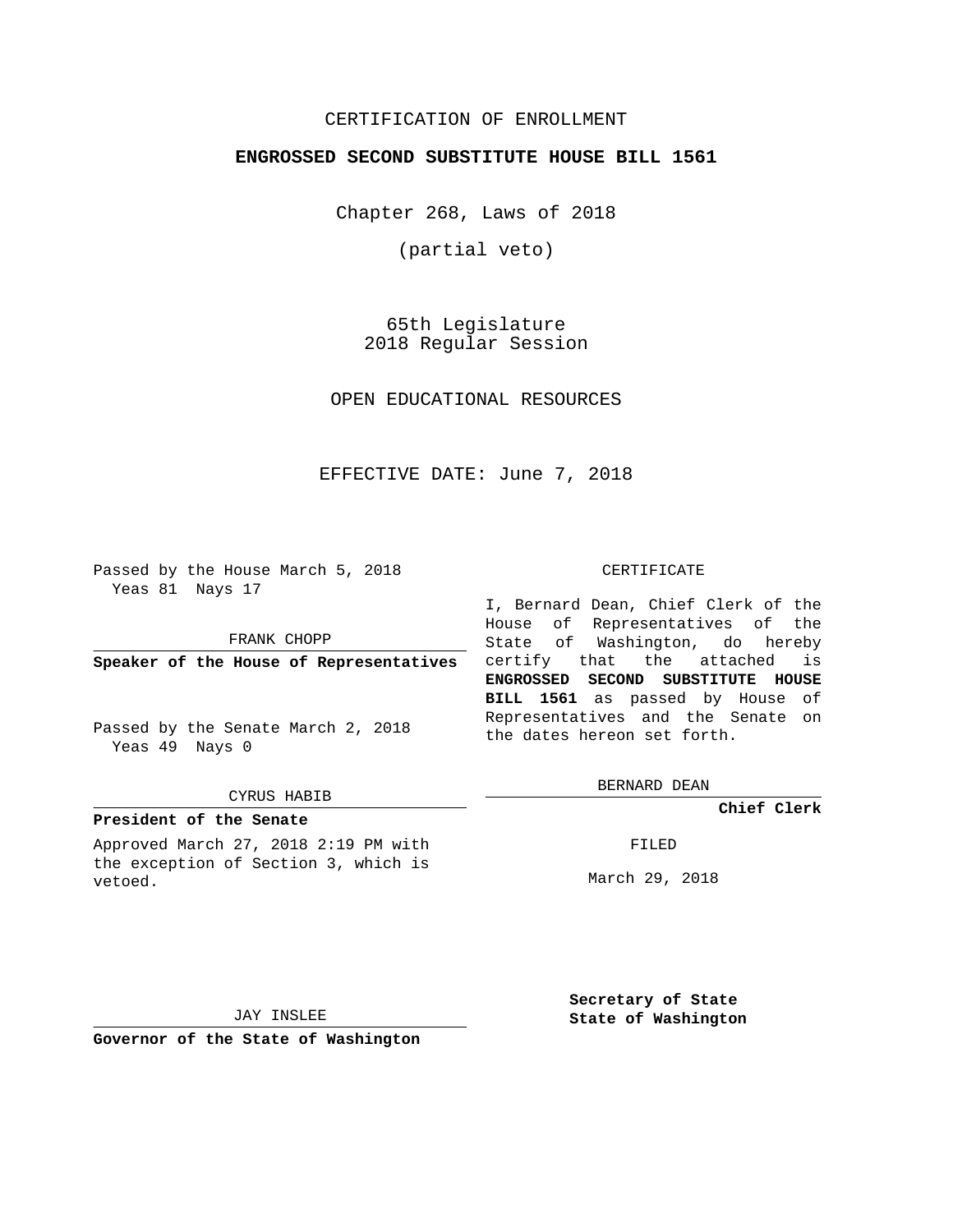### **ENGROSSED SECOND SUBSTITUTE HOUSE BILL 1561**

AS AMENDED BY THE SENATE

Passed Legislature - 2018 Regular Session

# **State of Washington 65th Legislature 2017 Regular Session**

**By** House Appropriations (originally sponsored by Representatives Frame, Pollet, Doglio, Kloba, Bergquist, Kilduff, Stanford, Dolan, Peterson, Stonier, Senn, Slatter, Fey, Lovick, Macri, Tarleton, Tharinger, Sawyer, Goodman, and Farrell)

READ FIRST TIME 02/24/17.

1 AN ACT Relating to open educational resources; amending RCW 2 28A.300.803; adding a new section to chapter 28B.10 RCW; creating a 3 new section; and providing an expiration date.

4 BE IT ENACTED BY THE LEGISLATURE OF THE STATE OF WASHINGTON:

5 NEW SECTION. **Sec. 1.** A new section is added to chapter 28B.10 6 RCW to read as follows:

7 (1) The definitions in this subsection apply throughout this 8 section unless the context clearly requires otherwise.

 (a) "Campus coordinator" means a designated facilitator to promote, assist, and support the creation of open educational resources by establishing and coordinating training seminars, creating workshops, helping faculty and staff identify available resources and funding, and cataloging and evaluating open educational resources used or created by an institution of higher education's 15 faculty.

 (b) "Open educational resources" means freely accessible, openly licensed educational textbooks, documents, materials, and media that reside in the public domain for free use and repurposing for the intention of teaching, learning, assessing, and researching.

20 (2)(a) Subject to availability of amounts appropriated for this 21 specific purpose, the student achievement council shall administer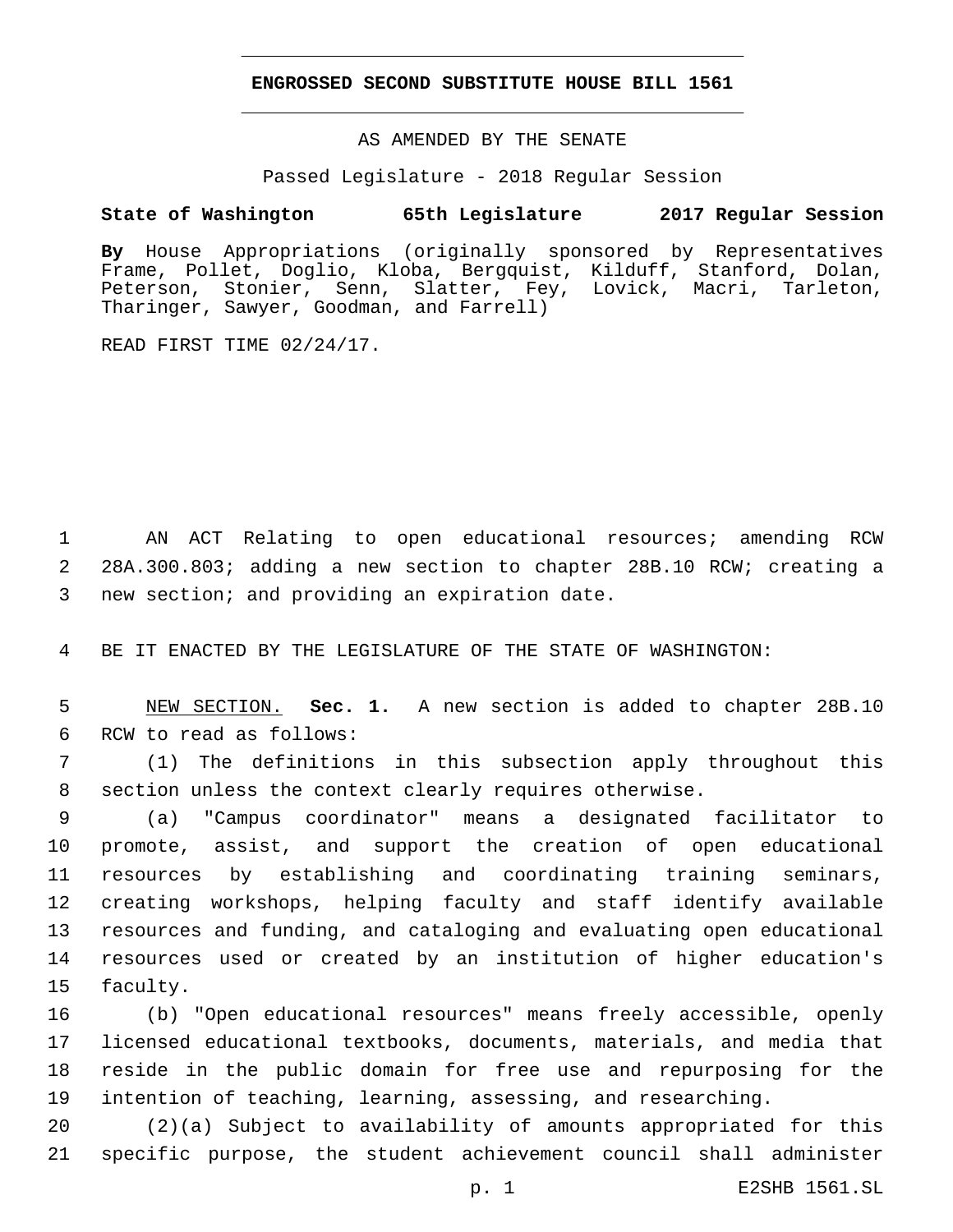the open educational resources grant pilot program for the four-year institutions of higher education. A grant received under the pilot program must be used for either (a)(i) or (ii) of this subsection, or both:4

 (i) Create a designated campus coordinator who will be the campus lead and centralized contact regarding open educational resources; or

 (ii) Support faculty to adopt and modify, or create new, open educational resources for the purpose of reducing students' cost of attendance. Grant dollars may not be used to duplicate open educational resources that are already free and publicly available.

 (b) The student achievement council shall develop an application form for the grant, a process for reviewing and selecting grant applicants, a process for awarding grant funding, and a process for the grant awardee to report back to the student achievement council on the use of the grant. The student achievement council shall prioritize applications that estimate the highest cost reduction to students, whether it be on an individual basis or across a field of 18 study or the institution.

 (c) The student achievement council shall determine how many grants may be awarded based on the funding received for the pilot 21 program.

 (d) In addition to the grant program, the student achievement council shall conduct outreach to other states and higher education agencies to identify whether there is interest in establishing a multistate open educational resources network to facilitate and establish a platform for peer review, coordinating, and sharing of 27 open educational resources.

 (e) The student achievement council shall report to the appropriate committees of the legislature in accordance with the reporting requirements in RCW 43.01.036 by December 1, 2019, on the open educational resources grant pilot program and on the outreach conducted regarding a multistate open educational resources network. The report must include information on the number of grant applications received, the number of grants awarded, and an evaluation of how the grants were used to expand the use of open educational resources. In addition, the report must include how the student achievement council conducted outreach to other states on the concept of a multistate open educational resources network and the 39 feedback from those states.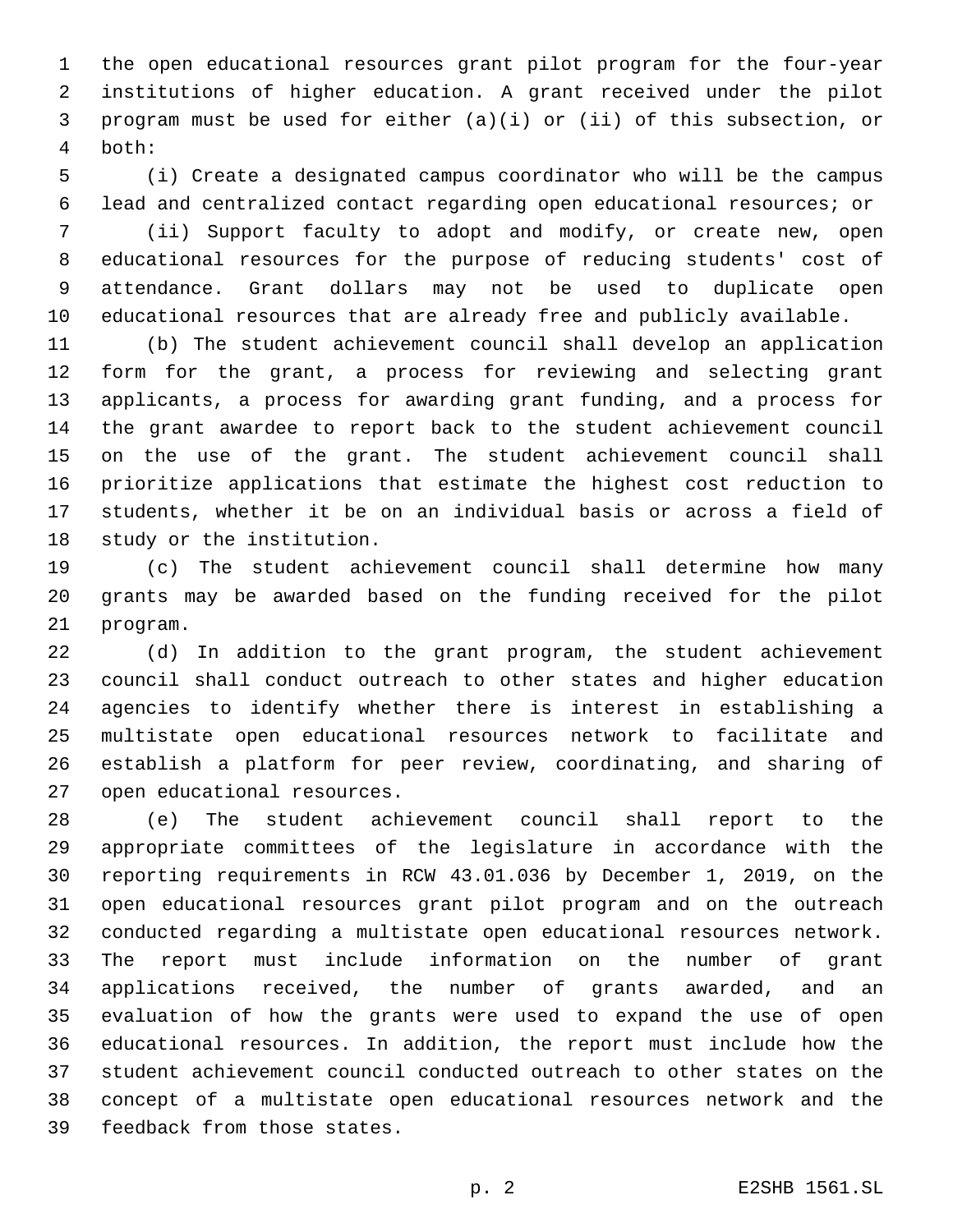(3) By December 1, 2019, the Washington state institute for public policy shall conduct a study on the cost of textbooks and course materials and the use of open educational resources at four- year institutions of higher education across the state and submit a report to the appropriate committees of the legislature in accordance with RCW 43.01.036. The institute shall conduct outreach to relevant stakeholders, including representatives of the publishing community, prior to drafting their final report. To the extent data are 9 available, the study should address:

 (a) The types of and average cost per student for required textbooks and course materials, including digital access codes and bundled items, in the state, at each four-year institution of higher 13 education, and in specific degree programs;

 (b) The use of open educational resources at four-year institutions of higher education and in specific degree programs or 16 courses, or both; and

 (c) Any other information regarding textbooks, course materials, or best practices in the development and dissemination of open educational resources that the Washington state institute for public 20 policy deems relevant.

21 (4) This section expires June 30, 2022.

 **Sec. 2.** RCW 28A.300.803 and 2012 c 178 s 2 are each amended to 23 read as follows:

 (1)(a) Subject to availability of amounts appropriated for this specific purpose, the superintendent of public instruction shall take the lead in identifying and developing a library of openly licensed courseware aligned with the common core state standards and placed under an attribution license, registered by a nonprofit or for-profit organization with domain expertise in open courseware, that allows others to use, distribute, and create derivative works based upon the digital material, while still allowing the authors or creators to retain the copyright and to receive credit for their efforts.

 (b) During the course of identification and development of a library of openly licensed courseware, the superintendent:

 (i) May contract with third parties for all or part of the 36 development;

 (ii) May adopt or adapt existing high quality openly licensed K-12 courseware aligned with the common core state standards;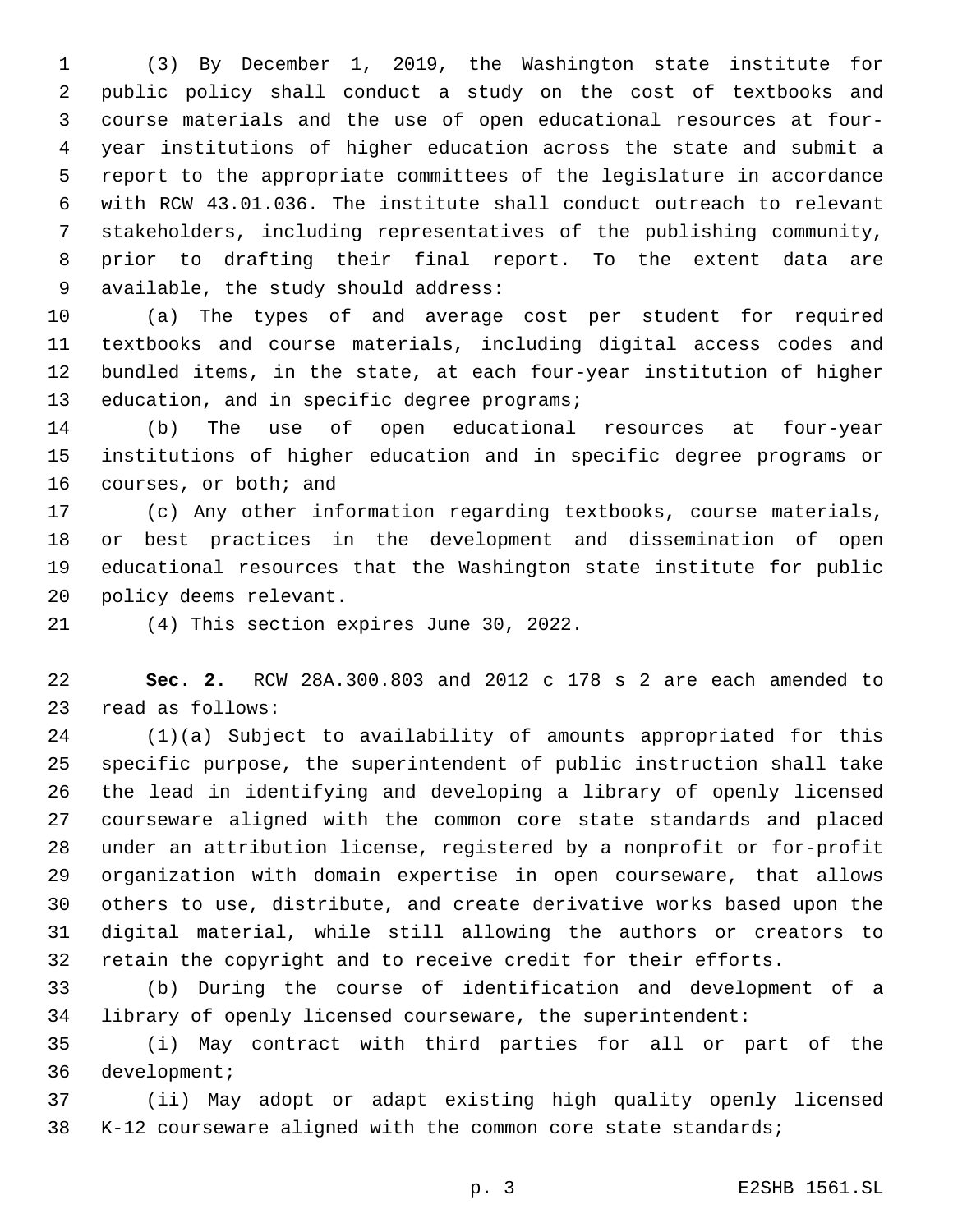(iii) May consider multiple sources of openly licensed 2 courseware;

 (iv) Must use best efforts to seek additional outside funding by 4 actively partnering with private organizations;

 (v) Must work collaboratively with other states that have adopted the common core state standards and collectively share results; and

 (vi) Must include input from classroom practitioners, including teacher-librarians as defined by RCW 28A.320.240, in the results 9 reported under subsection  $(2)(d)$  of this section.

(2) The superintendent of public instruction must also:

 (a) Advertise to school districts the availability of openly licensed courseware, with an emphasis on the fact that the courseware 13 is available at no cost to the districts;

 (b) Identify an open courseware repository to which openly licensed courseware identified and developed under this section may be submitted, in which openly licensed courseware may be housed, and from which openly licensed courseware may be easily accessed, all at 18 no cost to school districts;

 (c) Provide professional development programs that offer support, guidance, and instruction regarding the creation, use, and continuous 21 improvement of open courseware; and

 (d) Report to the governor and the education committees of the legislature on a biennial basis, beginning December 1, 2013, and ending December 1, 2017, regarding identification and development of a library of openly licensed courseware aligned with the common core state standards and placed under an attribution license, use by school districts of openly licensed courseware, and professional 28 development programs provided.

 (3) School districts may, but are not required to, use any of the 30 openly licensed courseware.

 (4) As used in this section, "courseware" includes the course syllabus, scope and sequence, instructional materials, modules, textbooks, including the teacher's edition, student guides, supplemental materials, formative and summative assessment supports, research articles, research data, laboratory activities, simulations, videos, open-ended inquiry activities, and any other educationally useful materials.37

 (5) The open educational resources account is created in the custody of the state treasurer. All receipts from funds collected under this section must be deposited into the account. Expenditures